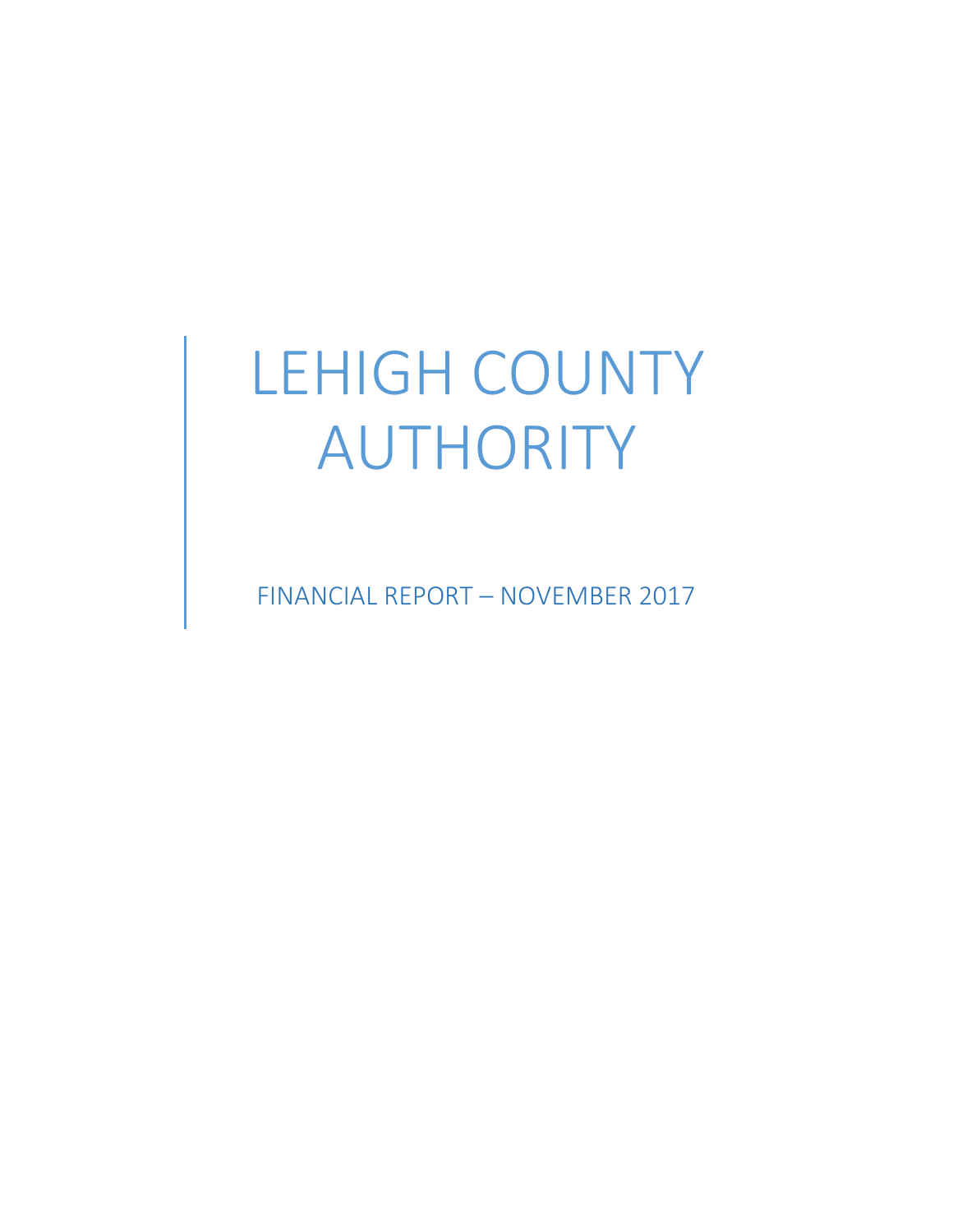# **SUMMARY**

|            | <b>MONTH</b> |           | NOVEMBER 2017                         |               | YEAR-TO-DATE  |             | <b>FULL YEAR</b> |                |             |
|------------|--------------|-----------|---------------------------------------|---------------|---------------|-------------|------------------|----------------|-------------|
| Actual     | Forecast     | Variance  |                                       | Actual        | <b>Budget</b> | Variance    | Forecast         | <b>Budget</b>  | Variance    |
|            |              |           | <b>Income Statement</b>               |               |               |             |                  |                |             |
| (60, 723)  | (68, 146)    | 7,423     | Suburban Water                        | 83.852        | 26,543        | 57,309      | 3.283            | (34,673)       | 37,956      |
| (253, 555) | (265, 512)   | 11,957    | Suburban Wastewater                   | (311, 470)    | (47, 507)     | (263,963)   | (533,939)        | (237,977)      | (295, 962)  |
| (49, 334)  | (54, 788)    | 5,454     | <b>City Division</b>                  | (4, 288, 618) | (9, 191, 164) | 4,902,547   | (7,485,469)      | (10, 217, 568) | 2,732,099   |
| (363, 611) | (388, 446)   | 24,835    | Total LCA                             | (4,516,235)   | (9,212,128)   | 4,695,893   | (8,016,125)      | (10, 490, 218) | 2,474,093   |
|            |              |           | <b>Cash Flow Statement (Indirect)</b> |               |               |             |                  |                |             |
| (760, 182) | (811, 636)   | 51,454    | Suburban Water                        | 12.999.520    | 214.980       | 12,784,540  | 13,291,366       | (81, 469)      | 13,372,835  |
| (499, 328) | (487,599)    | (11, 729) | Suburban Wastewater                   | 691,233       | 7,605,087     | (6,913,854) | 70,363           | 7,121,675      | (7,051,312) |
| 1,355,631  | 1,351,340    | 4,291     | <b>City Division</b>                  | 4,318,157     | 1,463,083     | 2,855,074   | (2,567,657)      | (4,479,360)    | 1,911,703   |
| 96,122     | 52,105       | 44,017    | Total LCA                             | 18,008,909    | 9,283,150     | 8,725,759   | 10,794,072       | 2,560,846      | 8,233,226   |
|            |              |           | <b>Cash Flow Statement (Adjusted)</b> |               |               |             |                  |                |             |
| (760, 182) | (811, 636)   | 51,454    | Suburban Water                        | (2,292,486)   | (5,685,020)   | 3,392,534   | (2,000,640)      | (5,981,469)    | 3,980,829   |
| (499, 328) | (487,599)    | (11, 729) | Suburban Wastewater                   | 691,233       | (3,269,913)   | 3,961,146   | 70,363           | (3,753,325)    | 3,823,688   |
| 1,355,631  | 1,351,340    | 4,291     | City Division                         | 4,318,157     | 1,463,083     | 2,855,074   | (2,567,657)      | (4,479,360)    | 1,911,703   |
| 96,122     | 52,105       | 44,017    | Total LCA                             | 2,716,903     | (7, 491, 850) | 10,208,753  | (4,497,934)      | (14, 214, 154) | 9,716,220   |
|            |              |           | Debt Service Coverage Ratio           |               |               |             |                  |                |             |
| 1.28       | 1.25         | 0.04      | Suburban Water                        | 1.39          | 1.29          | 0.11        | 1.38             | 1.27           | 0.11        |
| 2.36       | 2.15         | 0.21      | Suburban Wastewater                   | 6.48          | 2.54          | 3.94        | 6.19             | 2.45           | 3.74        |
| 2.03       | 2.00         | 0.03      | City Division                         | 1.32          | 1.19          | 0.13        | 1.23             | 1.21           | 0.02        |

#### NET INCOME

#### **Month**

All three of the funds had net losses for the month. However, the reported losses for all three funds are favorable to forecast.

#### **Year-to-Date**

Suburban Water is the lone fund with a positive YTD income and that income is better than budget. Suburban Wastewater had negative income and is unfavorable to budget. City Division is negative as well, but is favorable to budget by a significant amount.

#### **Full Year**

The updated forecast for the full year Suburban Water as a positive while Suburban Wastewater and City Division are expected to come in negative. Compared to budget for the entire year, Suburban Water and City Division are forecasted better than budget while Suburban Wastewater is forecasted to be down to budget.

#### CASH FLOWS

#### **Month**

Suburban Water and Suburban Wastewater had negative cash flows for the month while the City Division was on the positive side. Compared to forecast, Suburban Water and City Division were favorable while Suburban Wastewater was unfavorable.

#### **Year-to-Date**

All three funds are on the positive side and Suburban Water and City Division look good with respect to budget. Suburban Wastewater is unfavorable to budget.

#### **Full Year**

Looking at the full year forecast, Suburban Water and City Division are expected to finish favorable to budget while Suburban Wastewater will be unfavorable.

# DEBT SERVICE COVERAGE RATIO

#### **Year-to-Date**

All three funds are above target and better than budget.

#### **Full Year**

Full year forecast ratios are above target for all three funds and better than budget across all three.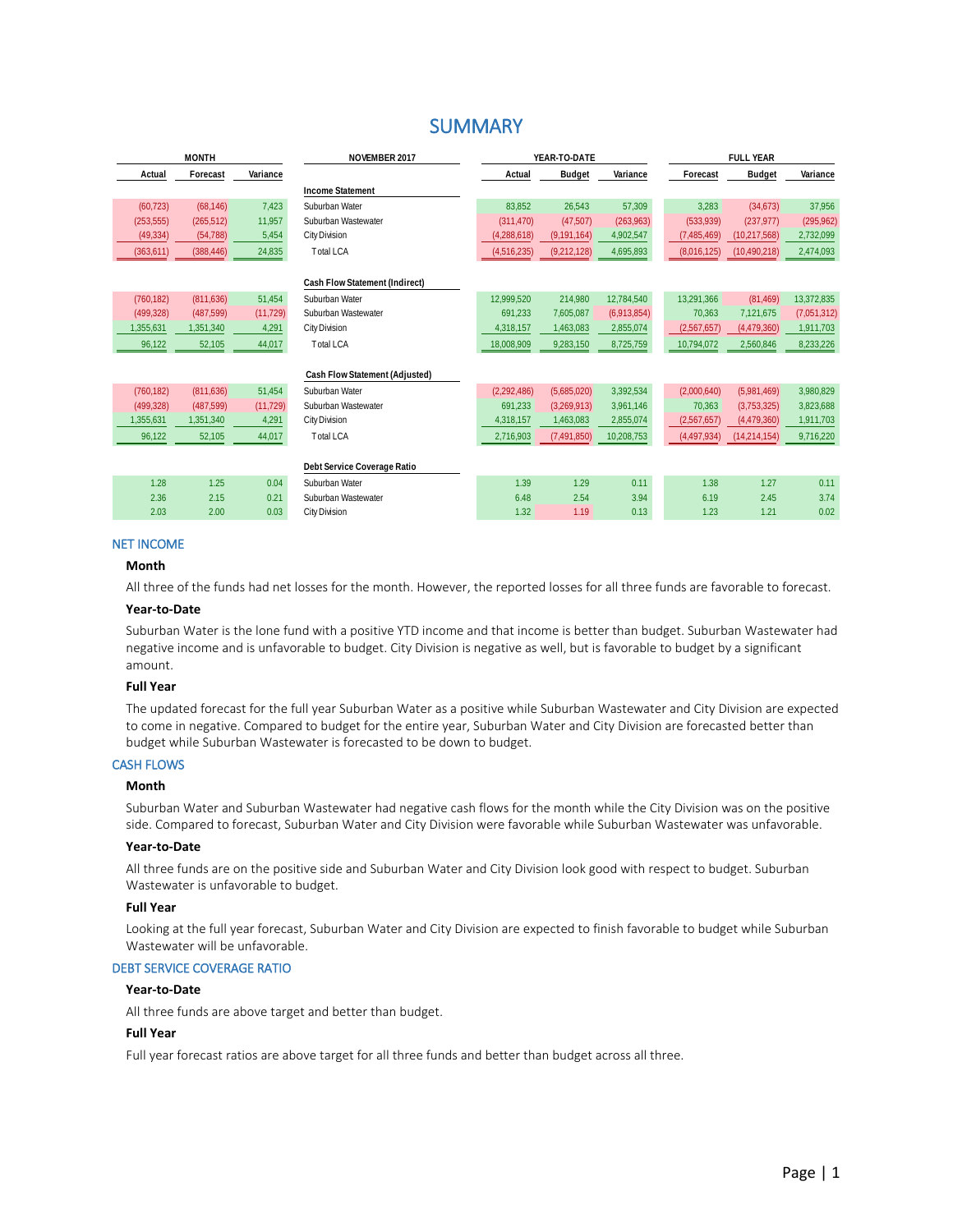# SUBURBAN WATER

|             | <b>MONTH</b> |          | NOVEMBER 2017                         |               | YEAR-TO-DATE  |                  |             | <b>FULL YEAR</b> |            |
|-------------|--------------|----------|---------------------------------------|---------------|---------------|------------------|-------------|------------------|------------|
| Actual      | Forecast     | Variance | <b>Income Statement</b>               | Actual        | <b>Budget</b> | Variance         | Forecast    | <b>Budget</b>    | Variance   |
| 709.681     | 711,758      | (2,077)  | <b>Operating Revenues</b>             | 8,215,421     | 8,431,137     | (215, 716)       | 8,929,256   | 9,134,000        | (204, 744) |
| (727, 289)  | (736, 509)   | 9,220    | Operating (Expenses)                  | (7,467,171)   | (8,079,863)   | 612,692          | (8,217,899) | (8,814,412)      | 596,513    |
|             |              |          |                                       |               |               |                  |             |                  |            |
| (17.608)    | (24, 751)    | 7.143    | Operating Income                      | 748.250       | 351.274       | 396.976          | 711.357     | 319.588          | 391,769    |
|             |              |          |                                       |               |               |                  |             |                  |            |
| 34,563      | 35,477       | (914)    | Non-Operating Revenues (Expenses)     | 649,614       | 727,837       | (78, 223)        | 686,005     | 794,000          | (107, 995) |
|             |              |          |                                       |               |               |                  |             |                  |            |
| 16.955      | 10.726       | 6.229    | Income Before Interest                | 1.397.864     | 1,079,111     | 318,753          | 1,397,362   | 1.113.588        | 283,774    |
|             |              |          |                                       |               |               |                  |             |                  |            |
| 7.495       | 7.128        | 367      | Interest Income                       | 78.772        | 183.337       | (104, 565)       | 85.532      | 200.000          | (114, 468) |
| (85, 173)   | (86,000)     | 827      | <b>Interest Expense</b>               | (1, 392, 783) | (1, 235, 905) | (156, 878)       | (1,479,611) | (1,348,261)      | (131, 350) |
|             |              |          | Capital Contributions                 |               |               |                  |             |                  |            |
|             |              |          |                                       |               |               |                  |             |                  |            |
| (60, 723)   | (68, 146)    | 7.423    | <b>NET INCOME</b>                     | 83.852        | 26.543        | 57,309           | 3.283       | (34, 673)        | 37.956     |
|             |              |          |                                       |               |               |                  |             |                  |            |
|             |              |          |                                       |               |               |                  |             |                  |            |
|             | <b>MONTH</b> |          | NOVEMBER 2017                         |               | YEAR-TO-DATE  | <b>FULL YEAR</b> |             |                  |            |
| Actual      | Forecast     | Variance | <b>Cash Flow Statement (Indirect)</b> | Actual        | <b>Budget</b> | Variance         | Forecast    | <b>Budget</b>    | Variance   |
| (60, 723)   | (68, 146)    | 7,423    | Net Income                            | 83,852        | 26,543        | 57.309           | 3.283       | (34,673)         | 37,956     |
| 260,759     | 265.000      | (4,241)  | Add: Depreciation & Amortization      | 2.733.481     | 2,704,163     | 29.318           | 3,002,722   | 2,950,000        | 52.722     |
| $\mathbf 0$ | (1,000)      | 1.000    | Add: Non-Cash Interest Expense        | (105, 776)    |               | (105, 776)       | (107, 776)  |                  | (107, 776) |
| 346         | 561          | (215)    | Add: Capex Charged to Expense         | 5,958         | 91,663        | (85, 705)        | 6,733       | 100,000          | (93, 267)  |
| (139, 038)  | (139,000)    | (38)     | <b>Principal Payments</b>             | (1,497,963)   | (1,680,976)   | 183,013          | (1,636,924) | (1,833,796)      | 196,872    |
|             |              |          | Investments Converting To Cash        |               |               |                  | 1,159,937   | 284,000          | 875,937    |
|             |              |          | New Borrowing                         | 15.292.006    | 5.900.000     | 9.392.006        | 15.292.006  | 5.900.000        | 9.392.006  |
| (821, 526)  | (869, 051)   | 47,525   | Capital Expenditures                  | (3,512,039)   | (6,826,413)   | 3,314,374        | (4,428,615) | (7, 447, 000)    | 3,018,385  |
|             |              |          |                                       |               |               |                  |             |                  |            |
| (760, 182)  | (811, 636)   | 51,454   | <b>NET FUND CASH FLOWS</b>            | 12,999,520    | 214,980       | 12,784,540       | 13,291,366  | (81, 469)        | 13,372,835 |
|             |              |          |                                       |               |               |                  |             |                  |            |

# NET INCOME

# **Month**

Even though income is negative, we were favorable to forecast on lower operating expenses from lower purchased services.

# **Year-to-Date**

Income YTD is positive and better than budget due to lower operating expenses with some offset from lower operating revenues and interest.

# **Full Year**

Full year forecast is better than budget due to lower operating expenses.

#### CASH FLOWS

### **Month**

Cash flows for the month were negative but better than forecast due to lower capital spending.

# **Year-to-Date**

Adjusting for borrowing, cash flows are negative but better than budget due to lower capital spending.

# **Full Year**

Full year forecast is better than budget due to lower capital spending.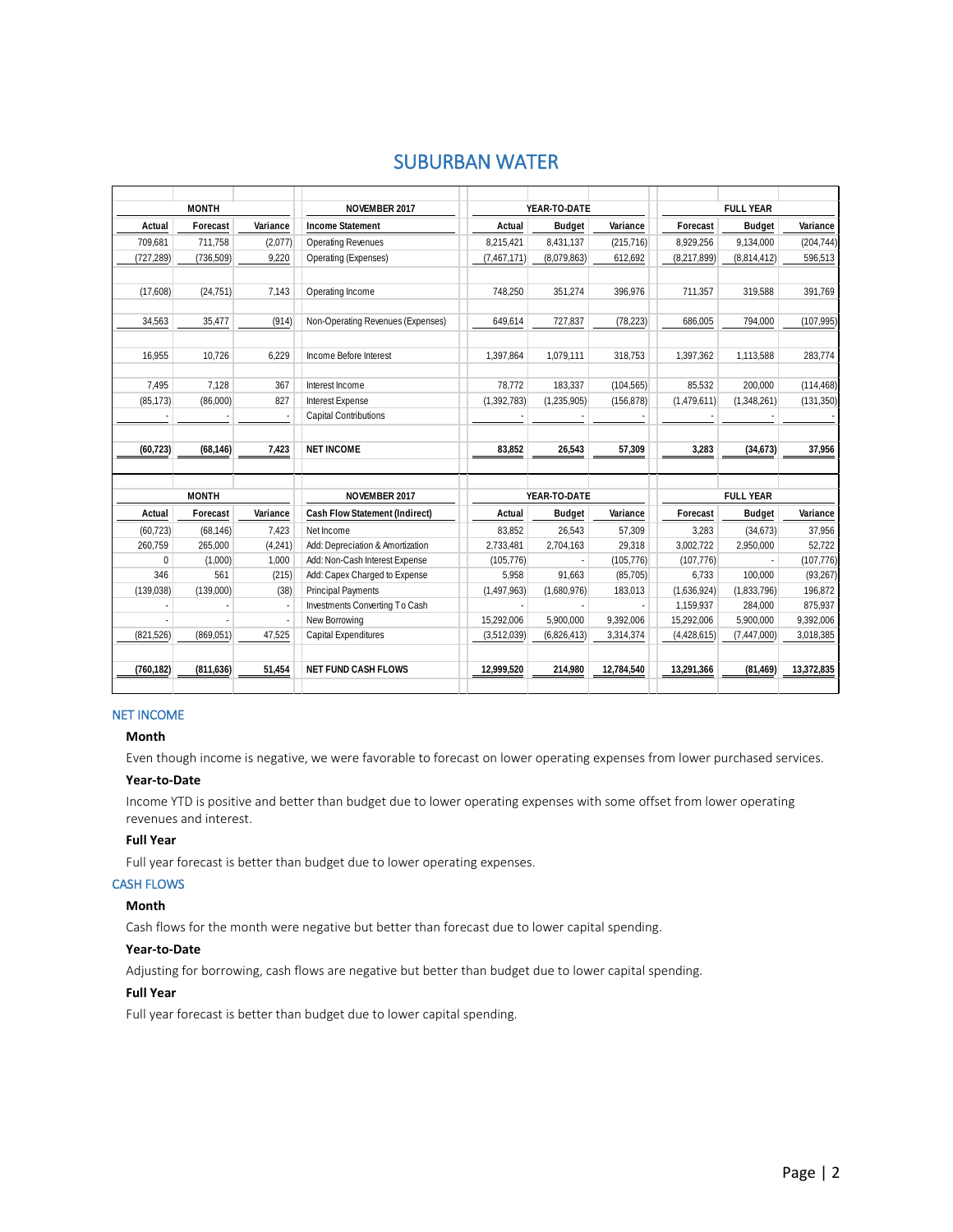# SUBURBAN WASTEWATER

|             | <b>MONTH</b> |           | NOVEMBER 2017                         |                | YEAR-TO-DATE  |                |                  | <b>FULL YEAR</b> |                |
|-------------|--------------|-----------|---------------------------------------|----------------|---------------|----------------|------------------|------------------|----------------|
| Actual      | Forecast     | Variance  | <b>Income Statement</b>               | Actual         | <b>Budget</b> | Variance       | Forecast         | <b>Budget</b>    | Variance       |
| 1,424,399   | 1,419,000    | 5,399     | <b>Operating Revenues</b>             | 15,584,734     | 16,908,069    | (1, 323, 335)  | 17,028,334       | 18,259,000       | (1,230,666)    |
| (1,726,176) | (1,732,282)  | 6,106     | Operating (Expenses)                  | (16, 764, 538) | (17,010,917)  | 246,379        | (18,502,925)     | (18,557,349)     | 54,424         |
|             |              |           |                                       |                |               |                |                  |                  |                |
| (301, 777)  | (313, 282)   | 11,505    | Operating Income                      | (1, 179, 804)  | (102, 848)    | (1,076,956)    | (1,474,591)      | (298, 349)       | (1, 176, 242)  |
|             |              |           |                                       |                |               |                |                  |                  |                |
| 65,272      | 65,362       | (90)      | Non-Operating Revenues (Expenses)     | 1,060,773      | 726,913       | 333,860        | 1,151,225        | 793,000          | 358,225        |
|             |              |           |                                       |                |               |                |                  |                  |                |
| (236, 505)  | (247, 920)   | 11,415    | Income Before Interest Expense        | (119, 031)     | 624,065       | (743,095)      | (323, 366)       | 494,651          | (818,016)      |
|             |              |           |                                       |                |               |                |                  |                  |                |
| 300         | 300          | (0)       | Interest Income                       | 3.834          | 109.087       | (105, 253)     | 4.135            | 119.000          | (114, 865)     |
| (17, 349)   | (17, 892)    | 543       | <b>Interest Expense</b>               | (196, 273)     | (780, 659)    | 584,386        | (214, 708)       | (851, 628)       | 636,920        |
|             |              |           | Capital Contributions                 |                |               |                |                  |                  |                |
|             |              |           |                                       |                |               |                |                  |                  |                |
| (253, 555)  | (265, 512)   | 11,957    | <b>NET INCOME</b>                     | (311, 470)     | (47, 507)     | (263, 962)     | (533, 939)       | (237, 977)       | (295, 961)     |
|             |              |           |                                       |                |               |                |                  |                  |                |
|             |              |           |                                       |                |               |                |                  |                  |                |
|             | <b>MONTH</b> |           | NOVEMBER 2017                         |                | YEAR-TO-DATE  |                | <b>FULL YEAR</b> |                  |                |
| Actual      | Forecast     | Variance  | <b>Cash Flow Statement (Indirect)</b> | Actual         | <b>Budget</b> | Variance       | Actual           | Forecast         | Variance       |
| (253, 555)  | (265, 512)   | 11,957    | Net Income                            | (311, 470)     | (47, 507)     | (263,963)      | (533,939)        | (237, 977)       | (295, 962)     |
| 364,694     | 364,694      |           | Add: Depreciation & Amortization      | 4,011,634      | 3,597,913     | 413,721        | 4,376,328        | 3,925,000        | 451,328        |
| 2,658       | 2,796        | (138)     | Add: Non-Cash Interest Expense        | 30,619         |               | 30,619         | 33,553           |                  | 33,553         |
| 289         | 300          | (11)      | Add: Capex Charged to Expense         | 970            | 275,000       | (274, 030)     | 1,281            | 300,000          | (298, 719)     |
| (39,869)    | (39, 577)    | (292)     | <b>Principal Payments</b>             | (435, 642)     | (1,033,406)   | 597,764        | (474, 927)       | (1, 127, 348)    | 652,421        |
|             |              |           | Investments Converting To Cash        |                |               |                |                  |                  |                |
|             |              |           | New Borrowing                         |                | 10,875,000    | (10, 875, 000) |                  | 10,875,000       | (10, 875, 000) |
| (573, 545)  | (550, 300)   | (23, 245) | Capital Expenditures                  | (2,604,878)    | (6,061,913)   | 3,457,035      | (3,331,933)      | (6,613,000)      | 3,281,067      |
|             |              |           |                                       |                |               |                |                  |                  |                |
| (499, 328)  | (487, 599)   | (11, 729) | <b>NET FUND CASH FLOWS</b>            | 691,233        | 7,605,087     | (6,913,854)    | 70,363           | 7,121,675        | (7,051,312)    |
|             |              |           |                                       |                |               |                |                  |                  |                |

# NET INCOME

# **Month**

Negative net income is favorable to forecast on higher operating revenues and lower operating expenses.

#### **Year-to-Date**

Negative income is unfavorable to budget due to lower operating revenues, particularly lower industrial revenues, and slightly lower operating expenses.

#### **Full Year**

Full year forecast is negative and unfavorable to budget due to lower operating revenues.

# CASH FLOWS

## **Month**

Negative cash flow for the month was unfavorable to forecast due to higher capital spending that more than offset higher funds generated by operations.

## **Year-to-Date**

Positive cash flows ware better than budget adjusted for borrowing due to lower capital spending.

# **Full Year**

Full year forecast cash flows are positive and better than budget due to lower capital spending.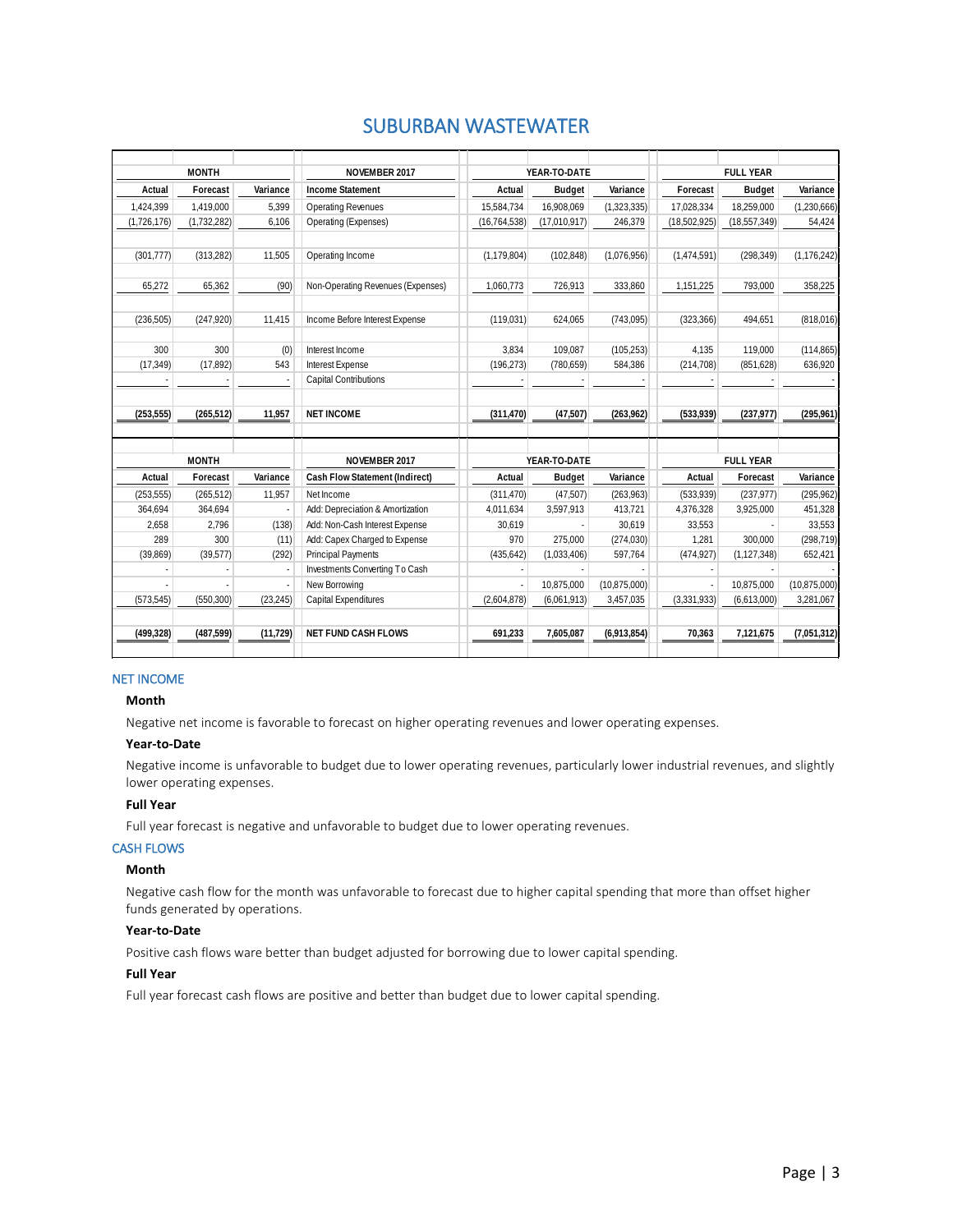# CITY DIVISION

|             | <b>MONTH</b> |           | NOVEMBER 2017                         |                | YEAR-TO-DATE   |               |                | <b>FULL YEAR</b> |             |
|-------------|--------------|-----------|---------------------------------------|----------------|----------------|---------------|----------------|------------------|-------------|
| Actual      | Forecast     | Variance  | <b>Income Statement</b>               | Actual         | <b>Budget</b>  | Variance      | Forecast       | <b>Budget</b>    | Variance    |
| 3,661,812   | 3,650,524    | 11,288    | <b>Operating Revenues</b>             | 30,827,030     | 29,333,201     | 1,493,829     | 33,457,266     | 31,809,000       | 1,648,266   |
| (1,966,787) | (1,971,260)  | 4,473     | Operating (Expenses)                  | (20, 308, 370) | (20, 590, 240) | 281,870       | (22, 284, 103) | (22, 462, 068)   | 177,965     |
|             |              |           |                                       |                |                |               |                |                  |             |
| 1,695,025   | 1,679,264    | 15,761    | Operating Income                      | 10,518,660     | 8,742,961      | 1,775,699     | 11,173,163     | 9,346,932        | 1,826,231   |
|             |              |           |                                       |                |                |               |                |                  |             |
| (508, 911)  | (515, 556)   | 6.645     | Non-Operating Revenues (Expenses)     | (1,386,870)    | (3, 122, 174)  | 1,735,304     | (2,736,680)    | (3,406,000)      | 669,320     |
| 1,186,114   | 1,163,708    | 22,406    | Income Before Interest Expense        | 9,131,790      | 5,620,787      | 3,511,003     | 8,436,483      | 5,940,932        | 2,495,551   |
|             |              |           |                                       |                |                |               |                |                  |             |
| 27,493      | 44,445       | (16, 952) | Interest Income                       | 471.944        | 276.837        | 195,107       | 533,340        | 302,000          | 231,340     |
| (1,262,941) | (1,262,941)  |           | <b>Interest Expense</b>               | (13,892,351)   | (15,088,788)   | 1,196,437     | (16, 455, 292) | (16, 460, 500)   | 5,208       |
|             |              |           | Capital Contributions                 |                |                |               |                |                  |             |
|             |              |           |                                       |                |                |               |                |                  |             |
| (49, 334)   | (54, 788)    | 5,454     | <b>NET INCOME</b>                     | (4,288,618)    | (9, 191, 164)  | 4,902,547     | (7,485,469)    | (10, 217, 568)   | 2,732,099   |
|             |              |           |                                       |                |                |               |                |                  |             |
|             | <b>MONTH</b> |           | NOVEMBER 2017                         |                | YEAR-TO-DATE   |               |                | <b>FULL YEAR</b> |             |
| Actual      | Forecast     | Variance  | <b>Cash Flow Statement (Indirect)</b> | Actual         | Budget         | Variance      | Forecast       | <b>Budget</b>    | Variance    |
| (49, 334)   | (54, 788)    | 5,454     | Net Income                            | (4,288,618)    | (9, 191, 164)  | 4,902,547     | (7,485,469)    | (10, 217, 568)   | 2,732,099   |
| 450,000     | 450,000      |           | Add: Depreciation & Amortization      | 4,950,000      | 5,133,337      | (183, 337)    | 5,400,000      | 5,600,000        | (200,000)   |
| 1,262,941   | 1,262,941    |           | Add: Non-Cash Interest Expense        | 7,368,490      | 8,564,927      | (1, 196, 437) | 3,407,570      | 3,412,778        | (5,208)     |
| 711,671     | 710,885      | 786       | Add: Capex Charged to Expense         | 2,392,916      | 7,245,337      | (4,852,421)   | 3,930,624      | 7,904,000        | (3,973,376) |
|             |              |           | <b>Principal Payments</b>             |                |                |               |                |                  |             |
|             |              |           | Cash Outlays on Lease & Lease Reserve | (508,000)      | (508,000)      |               | (508,000)      | (508,000)        |             |
|             |              |           | Investments Converting To Cash        |                |                |               |                |                  |             |
|             |              |           | New Borrowing                         |                |                |               |                |                  |             |
| (1,019,647) | (1,017,698)  | (1,949)   | Capital Expenditures                  | (5,596,632)    | (9, 781, 354)  | 4,184,722     | (7, 312, 382)  | (10,670,570)     | 3,358,188   |
| 1,355,631   | 1,351,340    | 4,291     | <b>NET FUND CASH FLOWS</b>            | 4,318,157      | 1,463,083      | 2,855,074     | (2,567,657)    | (4,479,360)      | 1,911,703   |

# NET INCOME

#### **Month**

Negative income was just slightly favorable to forecast as higher operating revenues and lower operating expenses were eroded by lower interest income.

## **Year-to-Date**

Negative net income is significantly favorable to budget due to higher operating revenues, lower operating expenses, and lower expensed capital.

### **Full Year**

Full year forecast has a negative net income that is favorable to budget with favorable variances across the board.

## CASH FLOWS

# **Month**

Positive cash flow was slightly better than forecast on higher cash generated by operations.

# **Year-to-Date**

Positive cash flow is better than budget due to lower capital spending.

# **Full Year**

Full year forecast is negative but is favorable to budget due to lower capital spending with partial offset from lower cash generated by operations.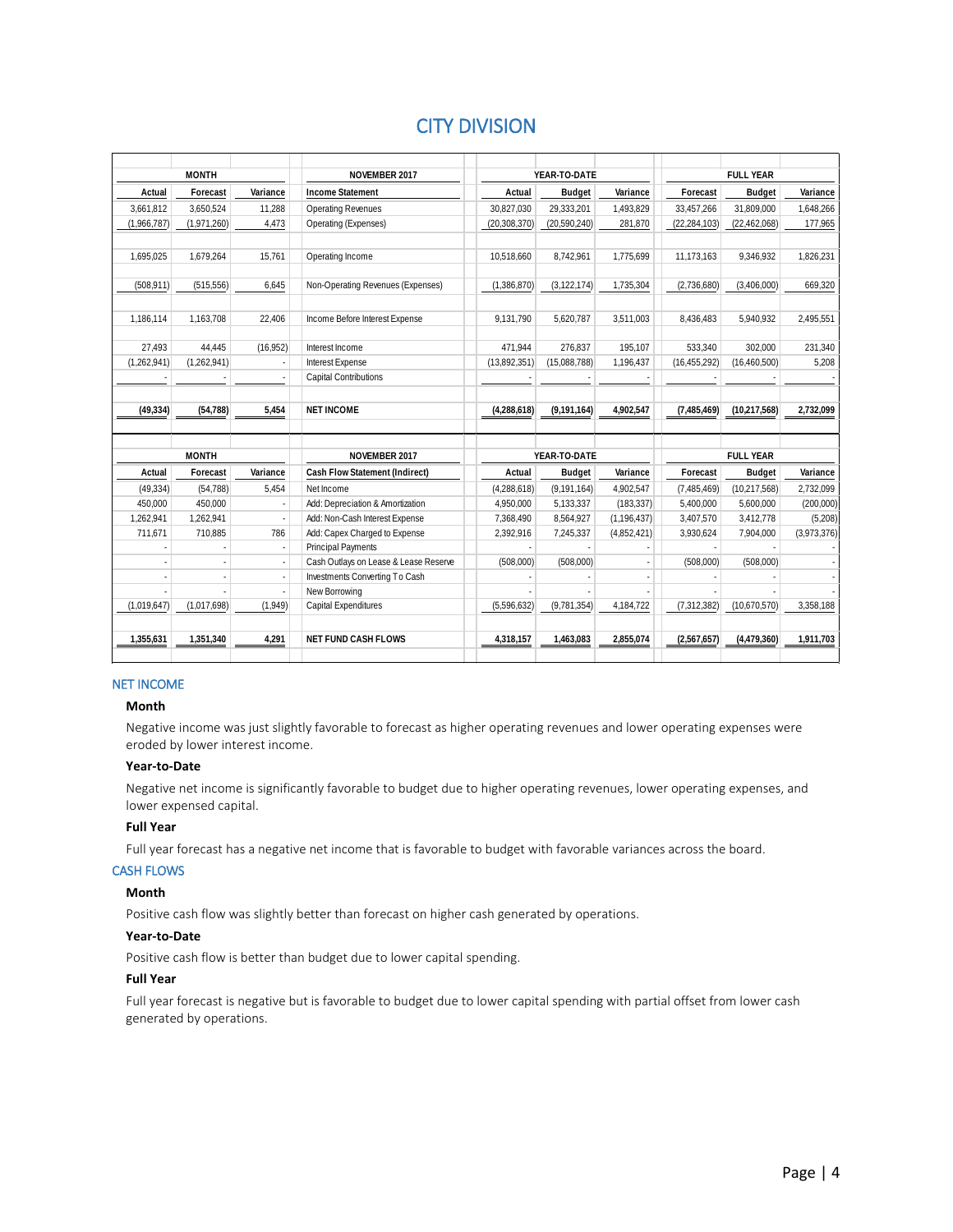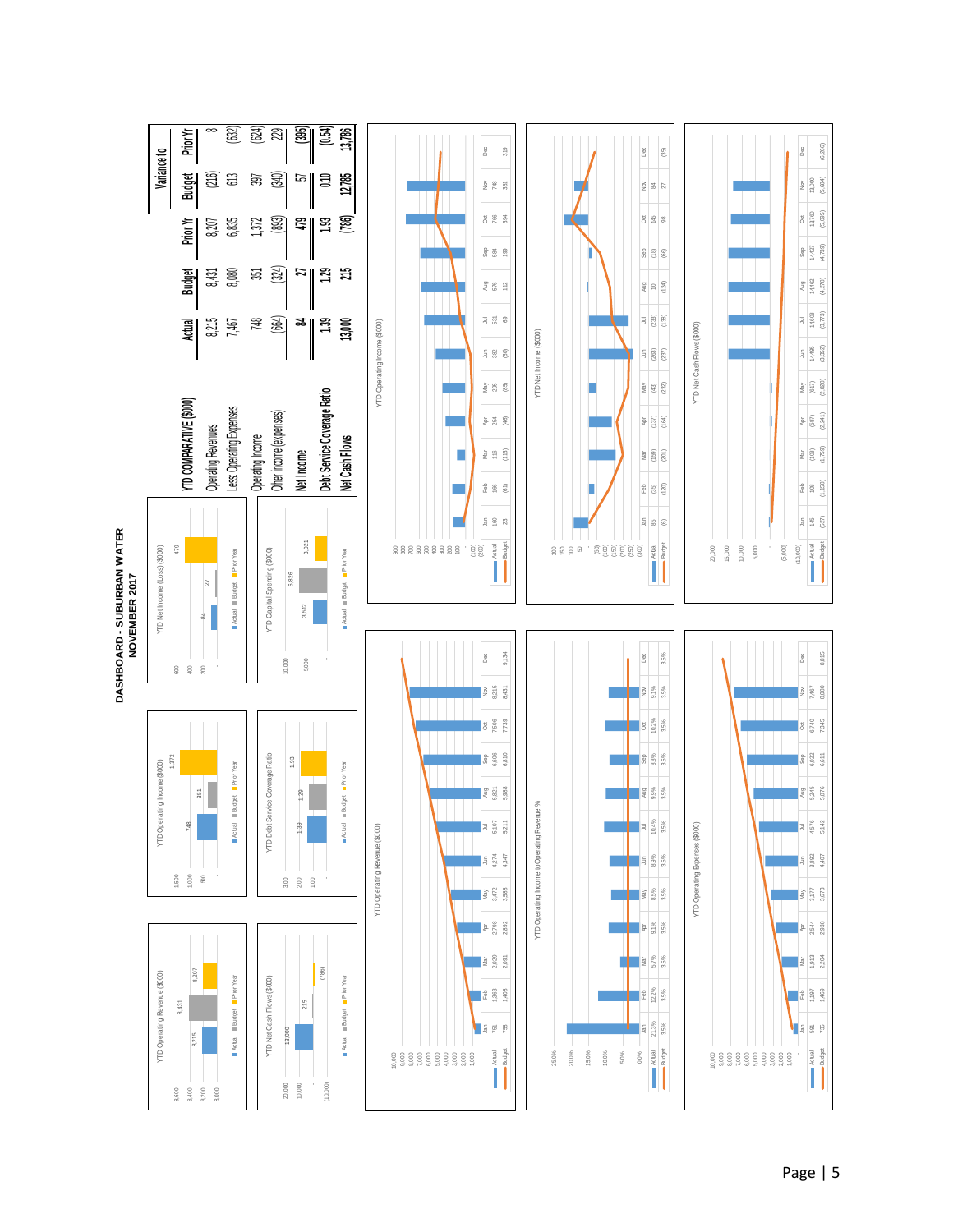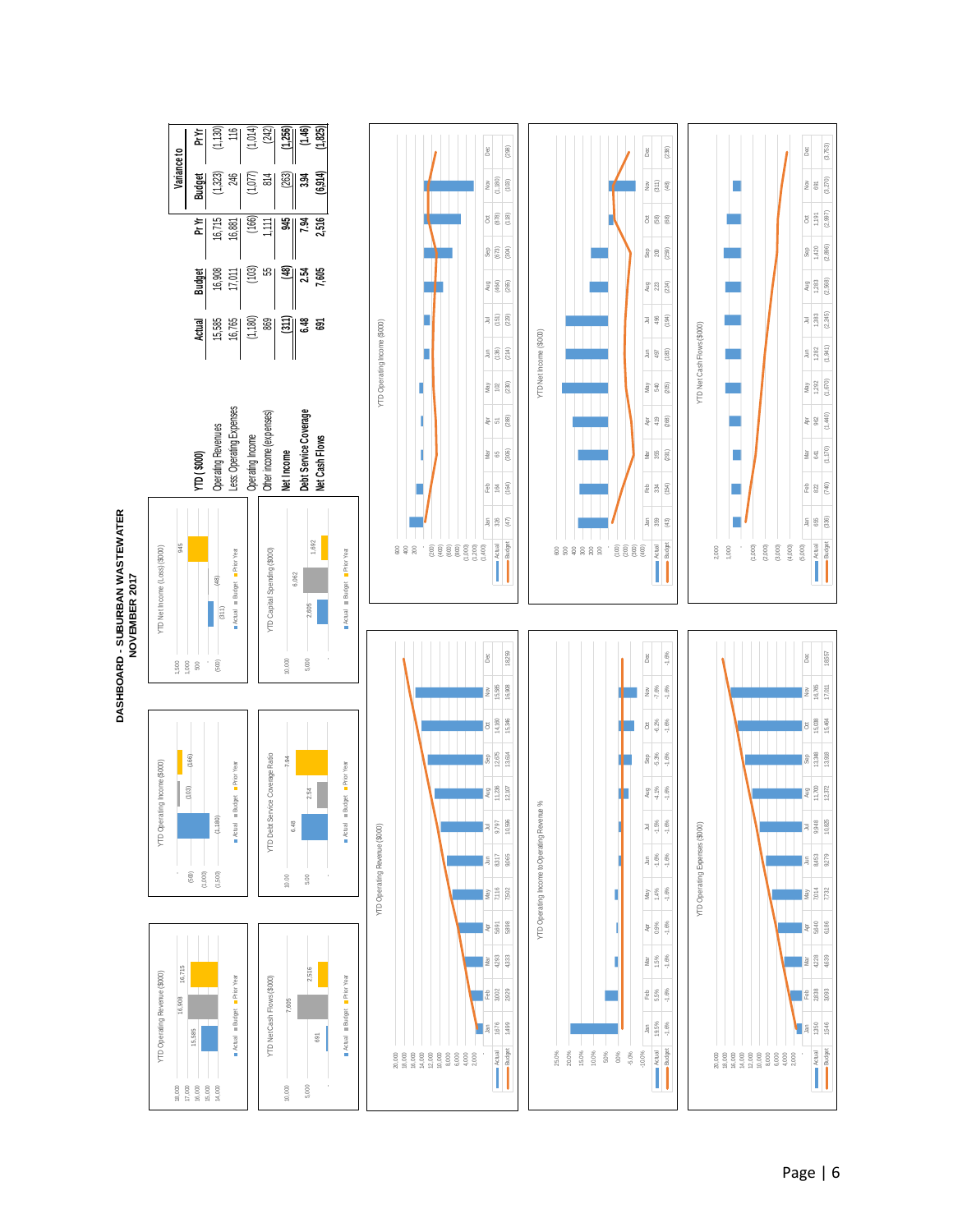

Page | 7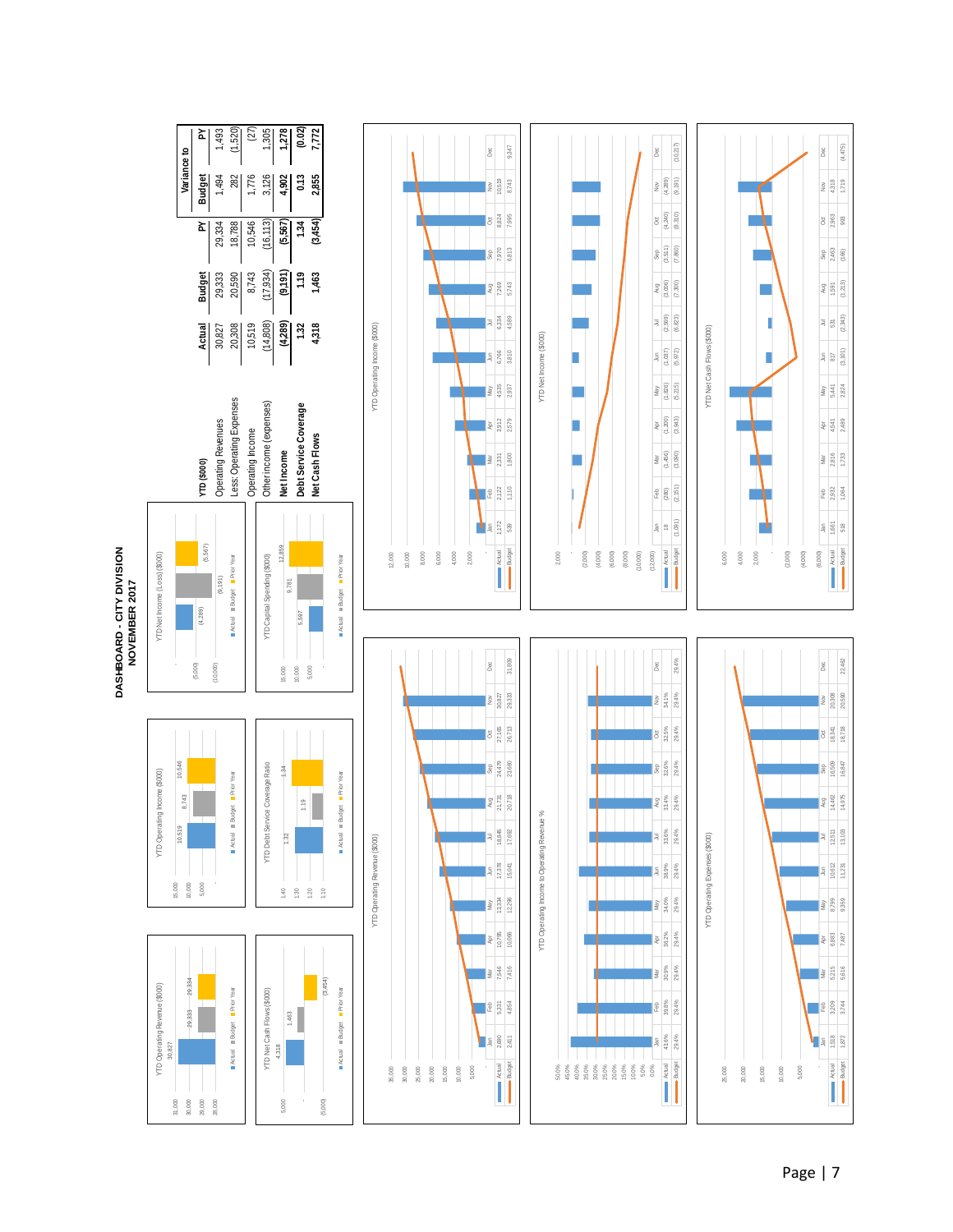|                          |              |          |                                              | <b>LEHIGH COUNTY AUTHORITY</b> |               |            |             |                  |            |
|--------------------------|--------------|----------|----------------------------------------------|--------------------------------|---------------|------------|-------------|------------------|------------|
|                          |              |          | <b>FINANCIAL STATEMENTS - SUBURBAN WATER</b> |                                |               |            |             |                  |            |
|                          |              |          |                                              | NOVEMBER 2017                  |               |            |             |                  |            |
|                          |              |          |                                              |                                |               |            |             |                  |            |
|                          |              |          |                                              |                                |               |            |             |                  |            |
|                          | <b>MONTH</b> |          | NOVEMBER 2017                                |                                | YEAR-TO-DATE  |            |             | <b>FULL YEAR</b> |            |
| Actual                   | Forecast     | Variance | <b>Income Statement</b>                      | Actual                         | <b>Budget</b> | Variance   | Forecast    | <b>Budget</b>    | Variance   |
| 709,681                  | 711,758      | (2,077)  | <b>Operating Revenues</b>                    | 8,215,421                      | 8,431,137     | (215, 716) | 8,929,256   | 9,134,000        | (204, 744) |
| (727, 289)               | (736, 509)   | 9,220    | Operating (Expenses)                         | (7,467,171)                    | (8,079,863)   | 612,692    | (8,217,899) | (8,814,412)      | 596,513    |
|                          |              |          |                                              |                                |               |            |             |                  |            |
|                          |              |          |                                              |                                |               |            |             |                  |            |
| (17,608)                 | (24, 751)    | 7,143    | Operating Income                             | 748,250                        | 351,274       | 396,976    | 711,357     | 319,588          | 391,769    |
|                          |              |          |                                              |                                |               |            |             |                  |            |
| 34,563                   | 35,477       | (914)    | Non-Operating Revenues (Expenses)            | 649,614                        | 727,837       | (78, 223)  | 686,005     | 794,000          | (107, 995) |
|                          |              |          |                                              |                                |               |            |             |                  |            |
| 16,955                   | 10,726       | 6,229    | Income Before Interest                       | 1,397,864                      | 1,079,111     | 318,753    | 1,397,362   | 1,113,588        | 283,774    |
|                          |              |          |                                              |                                |               |            |             |                  |            |
| 7,495                    | 7,128        | 367      | Interest Income                              | 78,772                         | 183,337       | (104, 565) | 85,532      | 200,000          | (114, 468) |
| (85, 173)                | (86,000)     | 827      | Interest Expense                             | (1, 392, 783)                  | (1,235,905)   | (156, 878) | (1,479,611) | (1,348,261)      | (131, 350) |
|                          |              |          | Capital Contributions                        |                                |               |            |             |                  |            |
|                          |              |          |                                              |                                |               |            |             |                  |            |
| (60, 723)                |              | 7,423    | <b>NET INCOME</b>                            | 83,852                         | 26,543        | 57,309     | 3,283       |                  | 37,956     |
|                          | (68, 146)    |          |                                              |                                |               |            |             | (34, 673)        |            |
|                          |              |          |                                              |                                |               |            |             |                  |            |
|                          |              |          |                                              |                                |               |            |             |                  |            |
|                          | <b>MONTH</b> |          | NOVEMBER 2017                                |                                | YEAR-TO-DATE  |            |             | <b>FULL YEAR</b> |            |
| Actual                   | Forecast     | Variance | Cash Flow Statement (Indirect)               | Actual                         | <b>Budget</b> | Variance   | Forecast    | <b>Budget</b>    | Variance   |
| (60, 723)                | (68, 146)    | 7,423    | Net Income                                   | 83,852                         | 26,543        | 57,309     | 3,283       | (34,673)         | 37,956     |
| 260,759                  | 265,000      | (4,241)  | Add: Depreciation & Amortization             | 2,733,481                      | 2,704,163     | 29,318     | 3,002,722   | 2,950,000        | 52,722     |
| $\boldsymbol{0}$         | (1,000)      | 1,000    | Add: Non-Cash Interest Expense               | (105, 776)                     |               | (105, 776) | (107, 776)  |                  | (107, 776) |
| 346                      | 561          | (215)    | Add: Capex Charged to Expense                | 5,958                          | 91,663        | (85, 705)  | 6,733       | 100,000          | (93, 267)  |
|                          |              |          |                                              |                                |               |            |             |                  |            |
| (139, 038)               | (139,000)    | (38)     | <b>Principal Payments</b>                    | (1, 497, 963)                  | (1,680,976)   | 183,013    | (1,636,924) | (1,833,796)      | 196,872    |
|                          |              |          | Investments Converting To Cash               |                                |               |            | 1,159,937   | 284,000          | 875,937    |
|                          |              |          | New Borrowing                                | 15,292,006                     | 5,900,000     | 9,392,006  | 15,292,006  | 5,900,000        | 9,392,006  |
| (821, 526)               | (869,051)    | 47,525   | Capital Expenditures                         | (3,512,039)                    | (6,826,413)   | 3,314,374  | (4,428,615) | (7, 447, 000)    | 3,018,385  |
|                          |              |          |                                              |                                |               |            |             |                  |            |
| (760, 182)               | (811, 636)   | 51,454   | <b>NET FUND CASH FLOWS</b>                   | 12,999,520                     | 214,980       | 12,784,540 | 13,291,366  | (81, 469)        | 13,372,835 |
|                          |              |          |                                              |                                |               |            |             |                  |            |
|                          |              |          |                                              |                                |               |            |             |                  |            |
|                          |              |          |                                              |                                |               |            |             |                  |            |
|                          | <b>MONTH</b> |          | NOVEMBER 2017                                |                                | YEAR-TO-DATE  |            |             | <b>FULL YEAR</b> |            |
|                          |              |          |                                              |                                |               |            |             |                  |            |
| Actual                   | Forecast     | Variance | <b>Cash Flow Statement (Direct)</b>          | Actual                         | <b>Budget</b> | Variance   | Forecast    | Budget           | Variance   |
| 709,681                  | 711,758      | (2,077)  | <b>Operating Revenues</b>                    | 8,215,421                      | 8,431,137     | (215, 716) | 8,929,256   | 9,134,000        | (204, 744) |
| (466, 530)               | (471, 509)   | 4,979    | Operating Expenses (Ex Depreciation)         | (4,733,690)                    | (5,375,700)   | 642,010    | (5,215,177) | (5,864,412)      | 649,235    |
| 7,495                    | 7,128        | 367      | Interest Income                              | 78,772                         | 183,337       | (104, 565) | 85,532      | 200,000          | (114, 468) |
|                          |              |          |                                              |                                |               |            |             |                  |            |
| 250,646                  | 247,377      | 3,269    | Cash Available For Debt Service              | 3,560,503                      | 3,238,774     | 321,729    | 3,799,611   | 3,469,588        | 330,023    |
|                          |              |          |                                              |                                |               |            |             |                  |            |
| (85, 173)                | (87,000)     | 1,827    | <b>Interest Payments</b>                     | (1,498,559)                    | (1,235,905)   | (262, 654) | (1,587,387) | (1,348,261)      | (239, 126) |
| (139, 038)               | (139,000)    | (38)     | <b>Principal Payments</b>                    | (1,497,963)                    | (1,680,976)   | 183,013    | (1,636,924) | (1,833,796)      | 196,872    |
|                          |              |          |                                              |                                |               |            |             |                  |            |
|                          |              |          |                                              |                                |               |            |             |                  |            |
| 26,435                   | 21,377       | 5,058    | Net Cash Available After Debt Service        | 563,981                        | 321,893       | 242,088    | 575,300     | 287,531          | 287,769    |
|                          |              |          |                                              |                                |               |            |             |                  |            |
| 34,563                   | 35,477       | (914)    | Non-Operating Revenues (Expenses)            | 649,614                        | 727,837       | (78, 223)  | 686,005     | 794,000          | (107, 995) |
| 346                      | 561          | (215)    | Add: Capex Charged to Expense                | 5,958                          | 91,663        | (85, 705)  | 6,733       | 100,000          | (93, 267)  |
| 1,518                    | (2,000)      | 3,518    | Less: Project Reimbursement                  | (45, 296)                      | (306, 163)    | 260,867    | (50, 814)   | (334,000)        | 283,186    |
|                          |              |          | Non-Cash Working Capital Changes             |                                |               |            |             |                  |            |
|                          |              |          |                                              |                                |               |            |             |                  |            |
| 62,863                   | 55,415       | 7,448    | Net Cash Available For Capital               | 1,174,257                      | 835,230       | 339,027    |             | 847,531          | 369,693    |
|                          |              |          |                                              |                                |               |            | 1,217,224   |                  |            |
|                          |              |          |                                              |                                |               |            |             |                  |            |
| (1,518)                  | 2,000        | (3,518)  | Project Reimbursement                        | 45,296                         | 306,163       | (260, 867) | 50,814      | 334,000          | (283, 186) |
|                          |              |          | Capital Contributions                        |                                |               |            |             |                  |            |
| $\overline{\phantom{a}}$ | ×,           | ×        | Investments Converting To Cash               |                                | ×,            |            | 1,159,937   | 284,000          | 875,937    |
| ÷,                       |              |          | New Borrowing                                | 15,292,006                     | 5,900,000     | 9,392,006  | 15,292,006  | 5,900,000        | 9,392,006  |
|                          |              |          |                                              |                                |               |            |             |                  |            |
| (821, 526)               | (869,051)    | 47,525   | Capital Expenditures                         | (3,512,039)                    | (6,826,413)   | 3,314,374  | (4,428,615) | (7, 447, 000)    | 3,018,385  |
|                          |              |          |                                              |                                |               |            |             |                  |            |
| (760, 182)               | (811, 636)   | 51,454   | <b>NET FUND CASH FLOWS</b>                   | 12,999,520                     | 214,980       | 12,784,540 | 13,291,366  | (81, 469)        | 13,372,835 |
|                          |              |          |                                              |                                |               |            |             |                  |            |
|                          |              |          |                                              |                                |               |            |             |                  |            |
|                          |              |          |                                              |                                |               |            |             |                  |            |
|                          |              |          | DEBT SERVICE COVERAGE RATIO                  |                                |               |            |             |                  |            |
| 287,074                  | 281,415      |          | Total Cash Available For Debt Service        | 4,170,779                      | 3,752,111     |            | 4,441,535   | 4,029,588        |            |
| 224,211                  | 226,000      |          | Debt Service                                 | 2,996,522                      | 2,916,881     |            | 3,224,311   | 3,182,057        |            |
| 1.28                     | 1.25         |          | <b>DSCR</b>                                  | 1.39                           | 1.29          |            | 1.38        | 1.27             |            |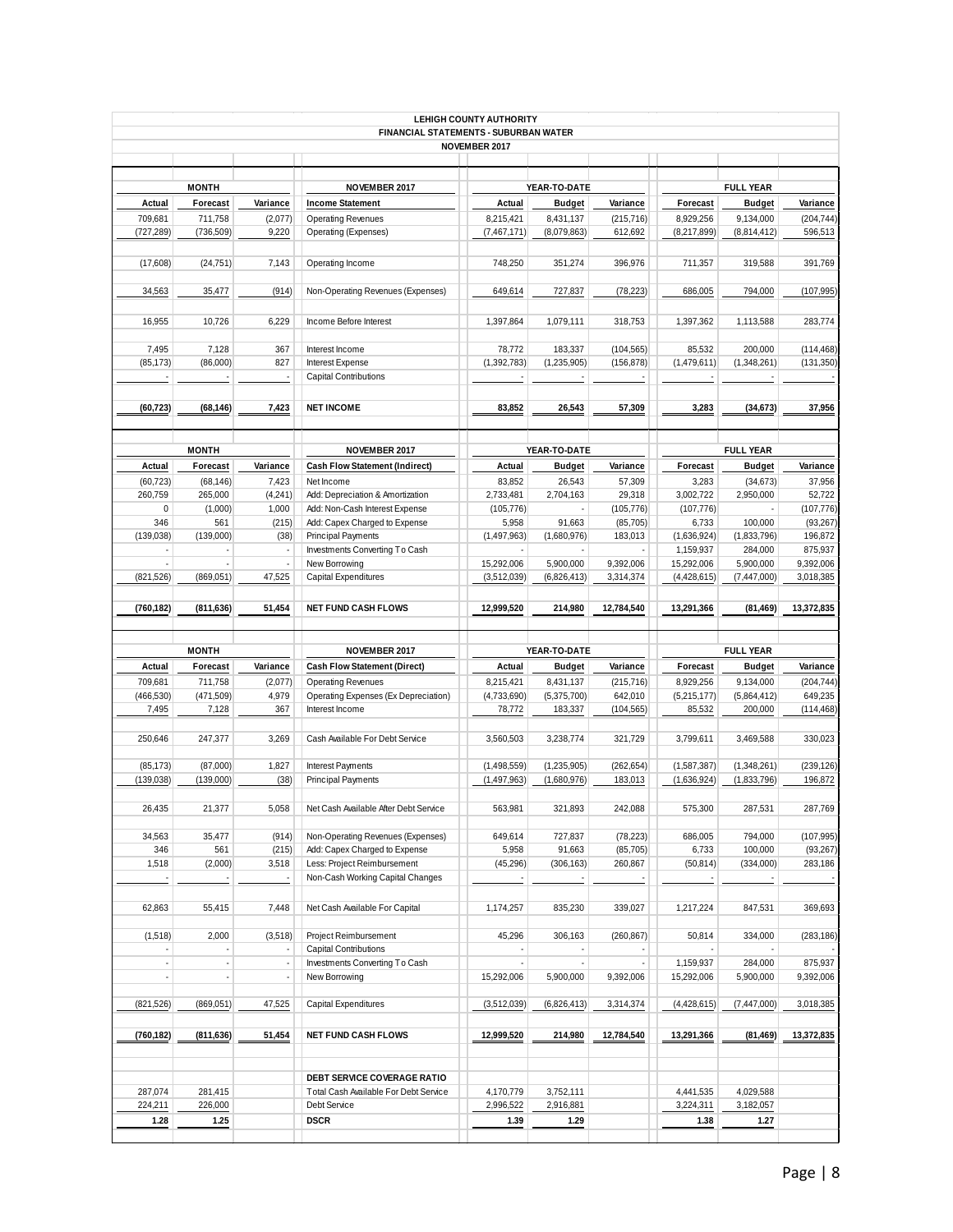|                          |                               |                          | FINANCIAL STATEMENTS - SUBURBAN WASTEWATER                           | LEHIGH COUNTY AUTHORITY  |                          |                          |                          |                          |                                                                                           |  |
|--------------------------|-------------------------------|--------------------------|----------------------------------------------------------------------|--------------------------|--------------------------|--------------------------|--------------------------|--------------------------|-------------------------------------------------------------------------------------------|--|
|                          |                               |                          |                                                                      | NOVEMBER 2017            |                          |                          |                          |                          |                                                                                           |  |
|                          | <b>MONTH</b>                  |                          | NOVEMBER 2017                                                        |                          | YEAR-TO-DATE             |                          |                          | <b>FULL YEAR</b>         |                                                                                           |  |
| Actual                   | Forecast                      | Variance                 | <b>Income Statement</b>                                              | Actual                   | Budget                   | Variance                 | Forecast                 | <b>Budget</b>            | Variance                                                                                  |  |
| 1,424,399                | 1,419,000                     | 5,399                    | <b>Operating Revenues</b>                                            | 15,584,734               | 16,908,069               | (1, 323, 335)            | 17,028,334               | 18,259,000               | (1,230,666)                                                                               |  |
| (1,726,176)              | (1,732,282)                   | 6,106                    | Operating (Expenses)                                                 | (16, 764, 538)           | (17,010,917)             | 246,379                  | (18,502,925)             | (18, 557, 349)           | 54,424                                                                                    |  |
| (301, 777)               | (313, 282)                    | 11,505                   | Operating Income                                                     | (1, 179, 804)            | (102, 848)               | (1,076,956)              | (1,474,591)              | (298, 349)               | (1, 176, 242)                                                                             |  |
| 65,272                   | 65,362                        | (90)                     | Non-Operating Revenues (Expenses)                                    | 1,060,773                | 726,913                  | 333,860                  | 1,151,225                | 793,000                  | 358,225                                                                                   |  |
|                          |                               |                          |                                                                      |                          |                          |                          |                          |                          |                                                                                           |  |
| (236, 505)               | (247, 920)                    | 11,415                   | Income Before Interest Expense                                       | (119, 031)               | 624,065                  | (743,095)                | (323, 366)               | 494,651                  | (818, 016)                                                                                |  |
| 300                      | 300                           | (0)                      | Interest Income                                                      | 3,834                    | 109,087                  | (105, 253)               | 4,135                    | 119,000                  | (114, 865)                                                                                |  |
| (17, 349)                | (17, 892)                     | 543                      | Interest Expense                                                     | (196, 273)               | (780, 659)               | 584,386                  | (214, 708)               | (851, 628)               | 636,920                                                                                   |  |
|                          |                               |                          | Capital Contributions                                                |                          |                          |                          |                          |                          |                                                                                           |  |
| (253, 555)               | (265, 512)                    | 11,957                   | <b>NET INCOME</b>                                                    | (311, 470)               | (47, 507)                | (263, 962)               | (533, 939)               | (237, 977)               | (295, 961)                                                                                |  |
|                          |                               |                          |                                                                      |                          |                          |                          |                          |                          |                                                                                           |  |
|                          | <b>MONTH</b>                  |                          | NOVEMBER 2017                                                        |                          | YEAR-TO-DATE             |                          | <b>FULL YEAR</b>         |                          |                                                                                           |  |
| Actual                   | Forecast                      | Variance                 | Cash Flow Statement (Indirect)                                       | Actual                   | <b>Budget</b>            | Variance                 | Actual                   | Forecast                 | Variance                                                                                  |  |
| (253, 555)               | (265, 512)                    | 11,957                   | Net Income                                                           | (311, 470)               | (47, 507)                | (263,963)                | (533,939)                | (237, 977)               | (295, 962)                                                                                |  |
| 364,694<br>2,658         | 364,694<br>2,796              | (138)                    | Add: Depreciation & Amortization<br>Add: Non-Cash Interest Expense   | 4,011,634<br>30,619      | 3,597,913                | 413,721<br>30,619        | 4,376,328<br>33,553      | 3,925,000                | 451,328<br>33,553                                                                         |  |
| 289                      | 300                           | (11)                     | Add: Capex Charged to Expense                                        | 970                      | 275,000                  | (274, 030)               | 1,281                    | 300,000                  | (298, 719)                                                                                |  |
| (39,869)                 | (39, 577)                     | (292)                    | Principal Payments                                                   | (435, 642)               | (1,033,406)              | 597,764                  | (474, 927)               | (1, 127, 348)            | 652,421                                                                                   |  |
|                          |                               |                          | Investments Converting To Cash                                       |                          |                          |                          |                          |                          |                                                                                           |  |
|                          |                               |                          | New Borrowing                                                        | ł,                       | 10,875,000               | (10, 875, 000)           |                          | 10,875,000               | (10, 875, 000)                                                                            |  |
| (573, 545)               | (550, 300)                    | (23, 245)                | Capital Expenditures                                                 | (2,604,878)              | (6,061,913)              | 3,457,035                | (3,331,933)              | (6,613,000)              | 3,281,067                                                                                 |  |
| (499, 328)               | (487, 599)                    | (11, 729)                | <b>NET FUND CASH FLOWS</b>                                           | 691,233                  | 7,605,087                | (6,913,854)              | 70,363                   | 7,121,675                | (7,051,312)                                                                               |  |
|                          |                               |                          |                                                                      |                          |                          |                          |                          |                          |                                                                                           |  |
|                          | <b>MONTH</b>                  |                          | NOVEMBER 2017                                                        |                          | YEAR-TO-DATE             |                          |                          | <b>FULL YEAR</b>         |                                                                                           |  |
| Actual                   | Forecast                      | Variance                 | <b>Cash Flow Statement (Direct)</b>                                  | Actual                   | Budget                   | Variance                 | Actual                   | Forecast                 | Variance                                                                                  |  |
| 1,424,399                | 1,419,000                     | 5,399                    | <b>Operating Revenues</b>                                            | 15,584,734               | 16,908,069               | (1, 323, 335)            | 17,028,334               | 18,259,000               | (1,230,666)                                                                               |  |
| (1,361,482)              | (1, 367, 588)                 | 6,106                    | Operating Expenses (Ex Depreciation)                                 | (12, 752, 904)           | (13, 413, 004)           | 660,100                  | (14, 126, 597)           | (14,632,349)             | 505,752                                                                                   |  |
| 300                      | 300                           | (0)                      | Interest Income                                                      | 3,834                    | 109,087                  | (105, 253)               | 4,135                    | 119,000                  | (114, 865)                                                                                |  |
| 63,217                   | 51,712                        | 11,505                   | Cash Available For Debt Service                                      | 2,835,664                | 3,604,152                | (768, 488)               | 2,905,872                | 3,745,651                | (839, 779)                                                                                |  |
| (14,691)                 | (15,096)                      | 405                      | <b>Interest Payments</b>                                             | (165, 654)               | (780, 659)               | 615,005                  | (181, 155)               | (851, 628)               | 670,473                                                                                   |  |
| (39, 869)                | (39, 577)                     | (292)                    | Principal Payments                                                   | (435, 642)               | (1,033,406)              | 597,764                  | (474, 927)               | (1, 127, 348)            | 652,421                                                                                   |  |
| 8,657                    | (2,961)                       |                          |                                                                      |                          |                          |                          |                          |                          |                                                                                           |  |
|                          |                               | 11,618                   | Net Cash Available After Debt Service                                | 2,234,368                | 1,790,087                | 444,281                  | 2,249,790                | 1,766,675                |                                                                                           |  |
|                          |                               |                          |                                                                      |                          |                          |                          |                          |                          |                                                                                           |  |
| 65,272                   | 65,362                        | (90)                     | Non-Operating Revenues (Expenses)                                    | 1,060,773                | 726,913                  | 333,860                  | 1,151,225                | 793,000                  |                                                                                           |  |
| 289                      | 300                           | (11)                     | Add: Capex Charged to Expense                                        | 970                      | 275,000                  | (274, 030)               | 1,281                    | 300,000                  |                                                                                           |  |
|                          | $\sim$                        |                          | Less: Project Reimbursement<br>Non-Cash Working Capital Changes      | $\overline{\phantom{a}}$ |                          |                          | $\overline{\phantom{a}}$ |                          |                                                                                           |  |
|                          |                               |                          |                                                                      |                          |                          |                          |                          |                          |                                                                                           |  |
| 74,217                   | 62,701                        | 11,516                   | Net Cash Available For Capital                                       | 3,296,111                | 2,792,000                | 504,111                  | 3,402,296                | 2,859,675                |                                                                                           |  |
| $\overline{\phantom{a}}$ | $\overline{\phantom{a}}$      | ×                        | Project Reimbursement                                                | $\overline{\phantom{a}}$ | $\epsilon$               | $\epsilon$               |                          |                          |                                                                                           |  |
| ×,                       | $\overline{\phantom{a}}$      | $\overline{\phantom{a}}$ | Capital Contributions                                                | ×                        | $\overline{\phantom{a}}$ | $\overline{\phantom{a}}$ |                          | $\overline{\phantom{a}}$ |                                                                                           |  |
| ×,<br>i,                 | ×<br>$\overline{\phantom{a}}$ |                          | Investments Converting To Cash<br>New Borrowing                      | ä,<br>×                  | 10,875,000               | (10, 875, 000)           |                          | 10,875,000               |                                                                                           |  |
| (573, 545)               | (550, 300)                    | (23, 245)                | Capital Expenditures                                                 | (2,604,878)              | (6,061,913)              | 3,457,035                | (3,331,933)              | (6,613,000)              |                                                                                           |  |
|                          |                               |                          |                                                                      |                          |                          |                          |                          |                          |                                                                                           |  |
| (499, 328)               | (487, 599)                    | (11, 729)                | <b>NET FUND CASH FLOWS</b>                                           | 691,233                  | 7,605,087                | (6,913,854)              | 70,363                   | 7,121,675                |                                                                                           |  |
|                          |                               |                          |                                                                      |                          |                          |                          |                          |                          |                                                                                           |  |
| 128,778                  | 117,374                       |                          | DEBT SERVICE COVERAGE RATIO<br>Total Cash Available For Debt Service | 3,897,407                | 4,606,065                |                          | 4,058,378                | 4,838,651                |                                                                                           |  |
| 54,560                   | 54,673                        |                          | Debt Service                                                         | 601,296                  | 1,814,065                |                          | 656,082                  | 1,978,976                | 483,115<br>358,225<br>(298, 719)<br>542,621<br>(10, 875, 000)<br>3,281,067<br>(7,051,312) |  |
| 2.36                     | 2.15                          |                          | <b>DSCR</b>                                                          | 6.48                     | 2.54                     |                          | 6.19                     | 2.45                     |                                                                                           |  |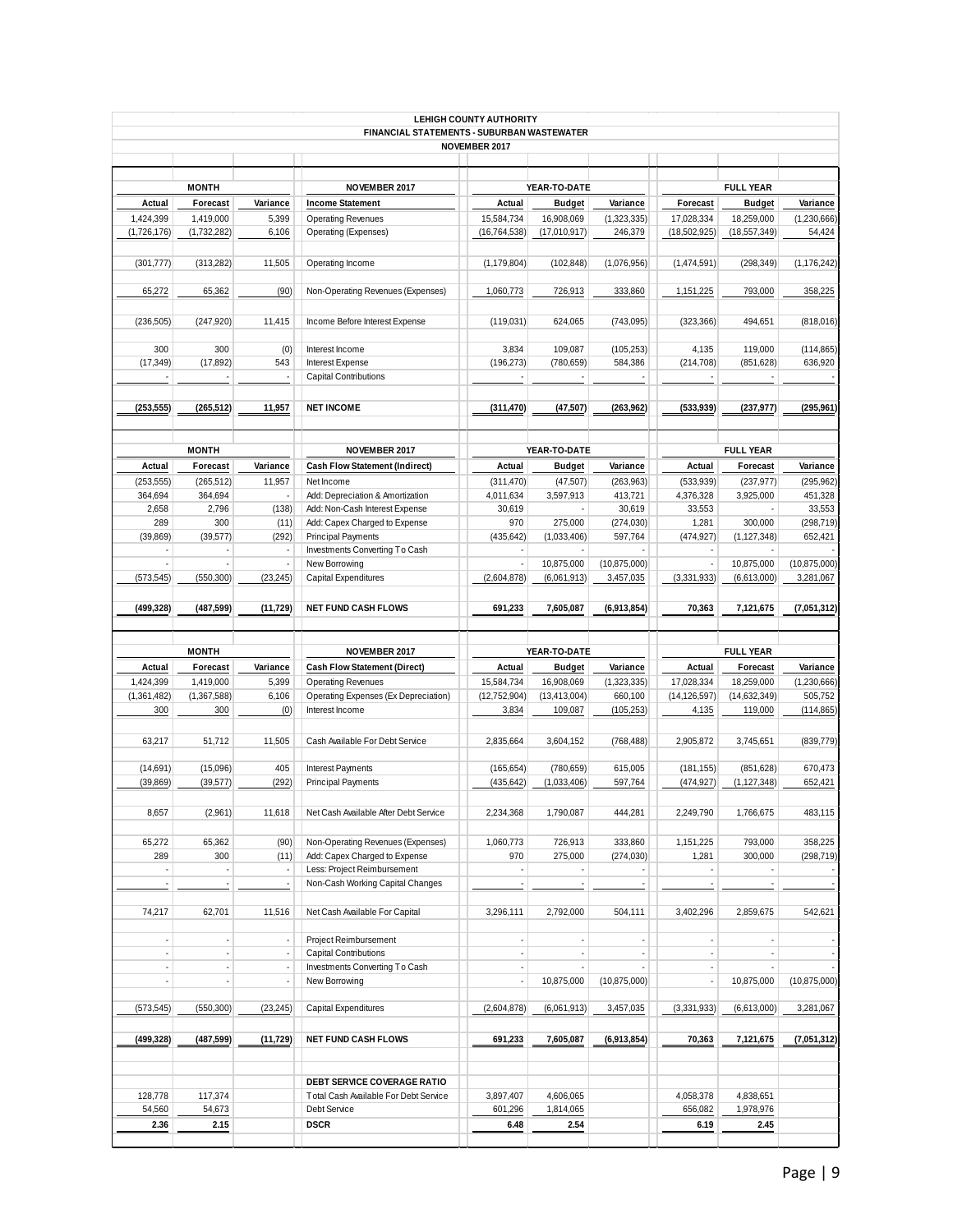|                          |                          |                          |                                                   | LEHIGH COUNTY AUTHORITY  |                                       |                          |                |                              |                      |
|--------------------------|--------------------------|--------------------------|---------------------------------------------------|--------------------------|---------------------------------------|--------------------------|----------------|------------------------------|----------------------|
|                          |                          |                          | FINANCIAL STATEMENTS - CITY DIVISION              |                          |                                       |                          |                |                              |                      |
|                          |                          |                          |                                                   | NOVEMBER 2017            |                                       |                          |                |                              |                      |
|                          |                          |                          |                                                   |                          |                                       |                          |                |                              |                      |
|                          | <b>MONTH</b>             |                          | NOVEMBER 2017                                     |                          | YEAR-TO-DATE                          |                          |                | <b>FULL YEAR</b>             |                      |
| Actual                   | Forecast                 | Variance                 | <b>Income Statement</b>                           | Actual                   | <b>Budget</b>                         | Variance                 | Forecast       | <b>Budget</b>                | Variance             |
|                          | 3,650,524                |                          |                                                   |                          |                                       |                          |                |                              |                      |
| 3,661,812                | (1,971,260)              | 11,288                   | <b>Operating Revenues</b><br>Operating (Expenses) | 30,827,030               | 29,333,201<br>(20, 590, 240)          | 1,493,829                | 33,457,266     | 31,809,000<br>(22, 462, 068) | 1,648,266<br>177,965 |
| (1,966,787)              |                          | 4,473                    |                                                   | (20, 308, 370)           |                                       | 281,870                  | (22, 284, 103) |                              |                      |
|                          |                          |                          |                                                   |                          |                                       |                          |                |                              |                      |
| 1,695,025                | 1,679,264                | 15,761                   | Operating Income                                  | 10,518,660               | 8,742,961                             | 1,775,699                | 11,173,163     | 9,346,932                    | 1,826,231            |
| (508, 911)               | (515, 556)               | 6,645                    | Non-Operating Revenues (Expenses)                 | (1,386,870)              | (3, 122, 174)                         | 1,735,304                | (2,736,680)    | (3,406,000)                  | 669,320              |
|                          |                          |                          |                                                   |                          |                                       |                          |                |                              |                      |
| 1,186,114                | 1,163,708                | 22,406                   | Income Before Interest Expense                    | 9,131,790                | 5,620,787                             | 3,511,003                | 8,436,483      | 5,940,932                    | 2,495,551            |
|                          |                          |                          |                                                   |                          |                                       |                          |                |                              |                      |
| 27,493                   | 44,445                   | (16, 952)                | Interest Income                                   | 471,944                  | 276,837                               | 195,107                  | 533,340        | 302,000                      | 231,340              |
| (1,262,941)              | (1,262,941)              | J,                       | <b>Interest Expense</b>                           | (13,892,351)             | (15,088,788)                          | 1,196,437                | (16, 455, 292) | (16, 460, 500)               | 5,208                |
|                          |                          | ÷,                       | Capital Contributions                             |                          |                                       | $\cdot$                  |                |                              |                      |
|                          |                          |                          |                                                   |                          |                                       |                          |                |                              |                      |
| (49, 334)                | (54, 788)                | 5,454                    | <b>NET INCOME</b>                                 | (4, 288, 618)            | (9, 191, 164)                         | 4,902,547                | (7,485,469)    | (10, 217, 568)               | 2,732,099            |
|                          |                          |                          |                                                   |                          |                                       |                          |                |                              |                      |
|                          |                          |                          |                                                   |                          |                                       |                          |                |                              |                      |
|                          | <b>MONTH</b>             |                          | NOVEMBER 2017                                     |                          | YEAR-TO-DATE                          |                          |                | <b>FULL YEAR</b>             |                      |
| Actual                   | Forecast                 | Variance                 | Cash Flow Statement (Indirect)                    | Actual                   | Budget                                | Variance                 | Forecast       | <b>Budget</b>                | Variance             |
| (49, 334)                | (54, 788)                | 5,454                    | Net Income                                        | (4, 288, 618)            | (9, 191, 164)                         | 4,902,547                | (7,485,469)    | (10, 217, 568)               | 2,732,099            |
| 450,000                  | 450,000                  | J,                       | Add: Depreciation & Amortization                  | 4,950,000                | 5,133,337                             | (183, 337)               | 5,400,000      | 5,600,000                    | (200,000)            |
| 1,262,941                | 1,262,941                | J,                       | Add: Non-Cash Interest Expense                    | 7,368,490                | 8,564,927                             | (1, 196, 437)            | 3,407,570      | 3,412,778                    | (5,208)              |
| 711,671                  | 710,885                  | 786                      | Add: Capex Charged to Expense                     | 2,392,916                | 7,245,337                             | (4,852,421)              | 3,930,624      | 7,904,000                    | (3,973,376)          |
|                          |                          | ×,                       | <b>Principal Payments</b>                         |                          |                                       | ä,                       |                |                              |                      |
| ×,                       | ł,                       | ÷,                       | Cash Outlays on Lease & Lease Reserve             | (508,000)                | (508,000)                             | ÷.                       | (508,000)      | (508,000)                    |                      |
| i,                       | ł,                       | ł,                       | Investments Converting To Cash                    |                          |                                       | i,                       |                |                              |                      |
|                          |                          |                          | New Borrowing                                     |                          |                                       |                          |                |                              |                      |
| (1,019,647)              | (1,017,698)              | (1,949)                  | Capital Expenditures                              | (5,596,632)              | (9, 781, 354)                         | 4,184,722                | (7, 312, 382)  | (10,670,570)                 | 3,358,188            |
|                          |                          |                          |                                                   |                          |                                       |                          |                |                              |                      |
| 1,355,631                | 1,351,340                | 4,291                    | <b>NET FUND CASH FLOWS</b>                        | 4,318,157                | 1,463,083                             | 2,855,074                | (2,567,657)    | (4,479,360)                  | 1,911,703            |
|                          |                          |                          |                                                   |                          |                                       |                          |                |                              |                      |
|                          |                          |                          |                                                   |                          |                                       |                          |                |                              |                      |
|                          |                          |                          |                                                   |                          |                                       |                          |                |                              |                      |
|                          | <b>MONTH</b>             |                          | NOVEMBER 2017                                     |                          | YEAR-TO-DATE                          |                          |                | <b>FULL YEAR</b>             |                      |
| Actual                   | Forecast                 | Variance                 | <b>Cash Flow Statement (Direct)</b>               | Actual                   | <b>Budget</b>                         | Variance                 | Forecast       | <b>Budget</b>                | Variance             |
| 3,661,812                | 3,650,524                | 11,288                   | <b>Operating Revenues</b>                         | 30,827,030               | 29,333,201                            | 1,493,829                | 33,457,266     | 31,809,000                   | 1,648,266            |
| (1,516,787)              | (1,521,260)              | 4,473                    | Operating Expenses (Ex Depreciation)              | (15, 358, 370)           | (15, 456, 903)                        | 98,533                   | (16,884,103)   | (16, 862, 068)               | (22, 035)            |
| 27,493                   | 44,445                   | (16, 952)                | Interest Income                                   | 471,944                  | 276,837                               | 195,107                  | 533,340        | 302,000                      | 231,340              |
|                          |                          |                          |                                                   |                          |                                       |                          |                |                              |                      |
| 2,172,518                | 2,173,709                | (1, 191)                 | Cash Available For Debt Service                   | 15,940,604               | 14, 153, 135                          | 1,787,469                | 17,106,503     | 15,248,932                   | 1,857,571            |
| $\overline{\phantom{a}}$ | ÷,                       | ÷,                       | <b>Interest Payments</b>                          |                          |                                       |                          |                | (13,047,722)                 |                      |
|                          |                          |                          | <b>Principal Payments</b>                         | (6,523,861)              | (6,523,861)                           |                          | (13,047,722)   |                              |                      |
|                          |                          |                          |                                                   |                          |                                       |                          |                |                              |                      |
| 2,172,518                | 2,173,709                | (1, 191)                 | Net Cash Available For Debt Service               | 9,416,743                | 7,629,274                             | 1,787,469                | 4,058,781      | 2,201,210                    | 1,857,571            |
|                          |                          |                          |                                                   |                          |                                       |                          |                |                              |                      |
| (508, 911)               | (515, 556)               | 6,645                    | Non-Operating Revenues (Expenses)                 | (1,386,870)              | (3, 122, 174)                         | 1,735,304                | (2,736,680)    | (3,406,000)                  | 669,320              |
| 711,671                  | 710,885                  | 786                      | Add: Capex Charged to Expense                     | 2,392,916                | 7,245,337                             | (4,852,421)              | 3,930,624      | 7,904,000                    | (3,973,376)          |
| (125, 925)               | (150, 874)               | 24,949                   | Less: Project Reimbursement                       | (684, 661)               | (3,605,250)                           | 2,920,589                | (860, 684)     | (3,933,000)                  | 3,072,316            |
| ٠                        | $\overline{\phantom{a}}$ | $\overline{\phantom{a}}$ | Cash Outlays on Lease & Lease Reserve             | (508,000)                | (508,000)                             | $\overline{\phantom{a}}$ | (508,000)      | (508,000)                    |                      |
| ł,                       | ł,                       | ł,                       | Non-Cash Working Capital Changes                  |                          |                                       |                          |                |                              |                      |
|                          |                          |                          |                                                   |                          |                                       |                          |                |                              |                      |
| 2,249,354                | 2,218,164                | 31,190                   | Net Cash Available For Capital                    | 9,230,128                | 7,639,187                             | 1,590,941                | 3,884,041      | 2,258,210                    | 1,625,831            |
|                          |                          |                          |                                                   |                          |                                       |                          |                |                              |                      |
| 125,925                  | 150,874<br>٠             | (24, 949)                | Project Reimbursement                             | 684,661                  | 3,605,250<br>$\overline{\phantom{a}}$ | (2,920,589)              | 860,684        | 3,933,000                    | (3,072,316)          |
| à,                       | $\overline{\phantom{a}}$ | $\overline{\phantom{a}}$ | Capital Contributions                             | $\overline{\phantom{a}}$ | ×,                                    | ÷.                       |                |                              |                      |
| i,                       |                          | J,                       | Investments Converting To Cash<br>New Borrowing   |                          |                                       | ä,                       |                |                              |                      |
|                          |                          |                          |                                                   |                          |                                       |                          |                |                              |                      |
| (1,019,647)              | (1,017,698)              | (1,949)                  | Capital Expenditures                              | (5,596,632)              | (9,781,354)                           | 4,184,722                | (7, 312, 382)  | (10,670,570)                 | 3,358,188            |
|                          |                          |                          |                                                   |                          |                                       |                          |                |                              |                      |
| 1,355,631                | 1,351,340                | 4,291                    | <b>NET FUND CASH FLOWS</b>                        | 4,318,157                | 1,463,083                             | 2,855,074                | (2,567,657)    | (4,479,360)                  | 1,911,703            |
|                          |                          |                          |                                                   |                          |                                       |                          |                |                              |                      |
|                          |                          |                          |                                                   |                          |                                       |                          |                |                              |                      |
|                          |                          |                          | DEBT SERVICE COVERAGE RATIO                       |                          |                                       |                          |                |                              |                      |
| 2,207,354                | 2,176,164                |                          | Net Cash Available For Debt Service               | 15,799,989               | 14,209,048                            |                          | 16,081,572     | 15,769,632                   |                      |
| 1,087,310                | 1,087,310                |                          | Debt Service                                      | 11,960,410               | 11,960,410                            |                          | 13,047,722     | 13,047,722                   |                      |
| 2.03                     | 2.00                     |                          | <b>DSCR</b>                                       | 1.32                     | 1.19                                  |                          | 1.23           | 1.21                         |                      |